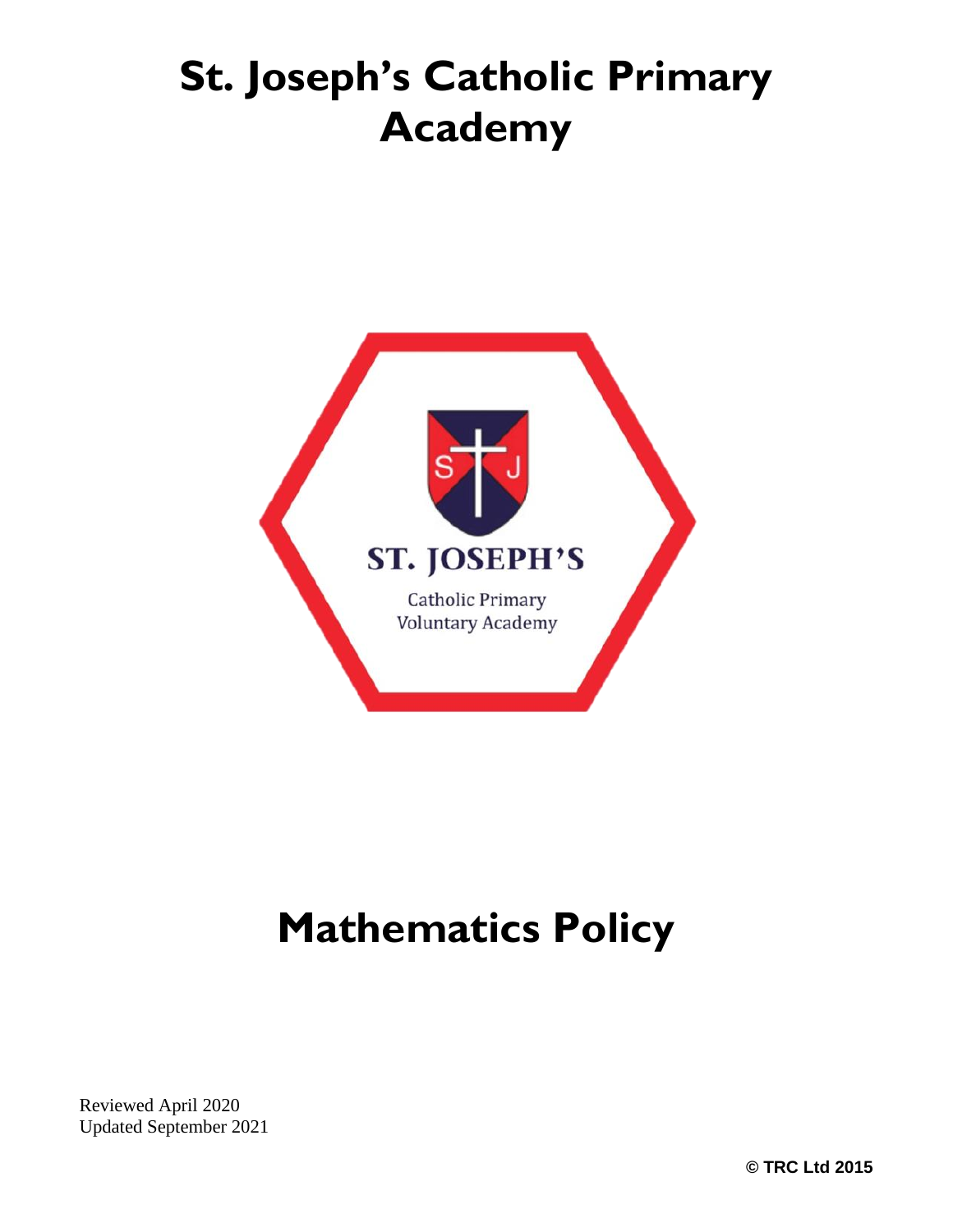### **Mathematics (England)**

| <b>Date</b>                     | <b>Review Date</b> | <b>Subject Leader</b> | <b>Nominated Governor</b> |
|---------------------------------|--------------------|-----------------------|---------------------------|
| <b>September</b><br><b>2021</b> | September 2022     | <b>Kate Melling</b>   | <b>Paula Weston</b>       |

We believe this policy relates to the following legislation:

- **Education Act 1996**
- **Education Act 1997**
- **Standards and Framework Act 1998**
- Education (National Curriculum) (Temporary Exceptions for Individual Pupils (England) Regulations 2000
- **Education Act 2003**

The following documentation is also related to this policy:

- Designing and Timetabling the Primary Curriculum a practical guide for Key Stage 1 and 2 (Qualifications and Curriculum Authority 2002)
- National curriculum in England: Mathematics programmes of study

We believe mathematics is 'a creative and highly inter-connected discipline that has been developed over centuries, providing the solution to some of history's most intriguing problems. It is essential to everyday life, critical to science, technology and engineering, and necessary for financial literacy and most forms of employment. A high-quality mathematics education therefore provides a foundation for understanding the world, the ability to reason mathematically, an appreciation of the beauty and power of mathematics, and a sense of enjoyment and curiosity about the subject.' (The National Curriculum in England Framework Document (DfE) 2014)

We have a duty to ensure compliance with the revised National Curriculum and with the application of the new programmes of study and attainment targets. We understand that 'the National Curriculum provides pupils with an introduction to the core knowledge that they need to be educated citizens.'

Our well-balanced curriculum promotes the spiritual, moral, cultural, cultural, mental and physical development of pupils and prepares them for the opportunities, responsibilities and experiences of later life. We will develop pupils' spoken language, reading and writing in all subjects and will develop pupils' mathematical fluency.

We wish to work closely with the School Council and to hear their views and opinions as we acknowledge and support Article 12 of the United Nations Convention on the Rights of the Child that children should be encouraged to form and to express their views.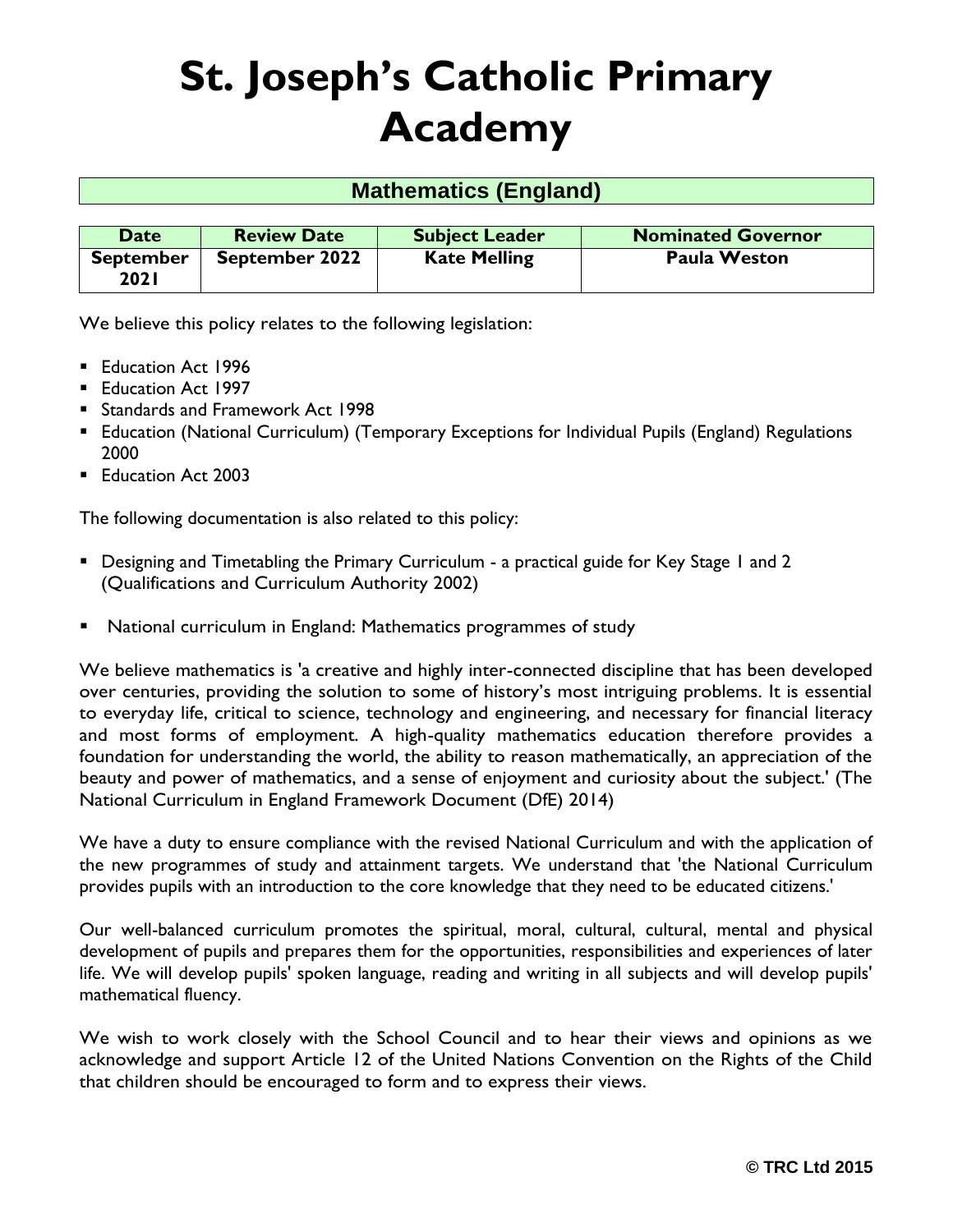We as a school community have a commitment to promote equality. Therefore, an equality impact assessment has been undertaken and we believe this policy is in line with the Equality Act 2010.

We believe it is essential that this policy clearly identifies and outlines the roles and responsibilities of all those involved in the procedures and arrangements that is connected with this policy.

### **Aims**

- To ensure that all pupils become fluent in the fundamentals of mathematics, including through varied and frequent practice with increasingly complex problems over time, so that pupils develop conceptual understanding and the ability to recall and apply knowledge rapidly and accurately.
- To ensure that all pupils reason mathematically by following a line of enquiry, conjecturing relationships and generalisations, and developing an argument, justification or proof using mathematical language.
- To ensure that all pupils can solve problems by applying their mathematics to a variety of routine and non routine problems with increasing sophistication, including breaking down problems into a series of simpler steps and persevering in seeking solutions.

(The National Curriculum in England Framework Document (DfE) 2014)

- To develop an enthusiasm for and fascination with mathematics.
- To increase the confidence of each pupil in mathematics to enable them to apply the knowledge and skills with assurance.
- To promote the teaching of numeracy and literacy within all subjects.
- To share good practice within the school.
- To work with other schools to share good practice in order to improve this policy.

### **Roles and Responsibility for the Policy**

### **Role of the Governing Body**

The Governing Body has:

- **E** appointed a member of staff to be responsible for the curriculum leadership of Mathematics;
- delegated powers and responsibilities to the Headteacher to ensure all school personnel and stakeholders are aware of and comply with this policy;
- **•** responsibility for ensuring compliance with the legal requirements of the National Curriculum;
- responsibility for ensuring that the school complies with all equalities legislation;
- nominated a designated Equalities governor to ensure that appropriate action will be taken to deal with all prejudice related incidents or incidents which are a breach of this policy;
- **•** responsibility for ensuring funding is in place to support this policy;
- responsibility for ensuring this policy and all linked policies are maintained and updated regularly;
- **•** responsibility for ensuring all policies are made available to parents;
- the responsibility of involving the School Council in the development, approval, implementation and review of this policy;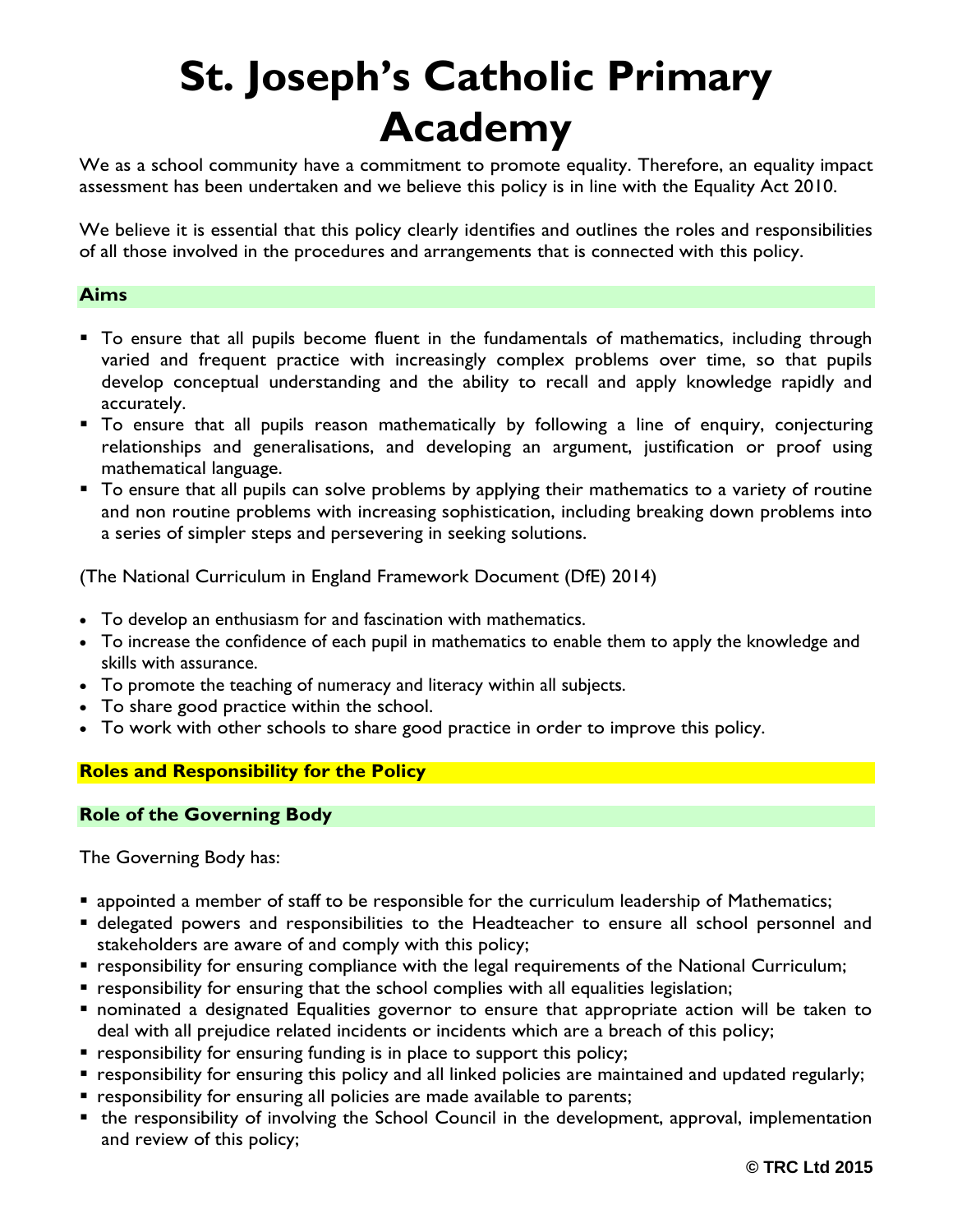- nominated a link governor to visit the school regularly, to liaise with the Headteacher and the coordinator and to report back to the Governing Body;
- responsibility for the effective implementation, monitoring and evaluation of this policy

### **Role of the Headteacher and Senior Leadership Team**

The Headteacher and the Senior Leadership Team will:

- ensure all school personnel are aware of and comply with this policy;
- work closely with the subject leader and the link governor;
- **EX EXEDERITH** ensure compliance with the legal requirements of the National Curriculum;
- consider disapplying a pupil from all or part of the National Curriculum for a period of time if this will benefit the child;
- encourage parents to take an active role in curriculum development;
- provide leadership and vision in respect of equality;
- **provide guidance, support and training to all staff;**
- **numbar 1** monitor the effectiveness of this policy by:
	- $\triangleright$  observing teaching and learning
	- $\triangleright$  planning scrutinies and work trawls
	- $\triangleright$  discussions with pupils and members of the school council
- annually report to the Governing Body on the success and development of this policy

#### **Role of the Subject Leader**

The Subject Leader will:

- **Example 1** lead the development of this policy throughout the school;
- work closely with the Headteacher, the nominated governor and SENCO;
- be accountable for standards in this subject area;
- **neta** monitor standards by;
	- $\triangleright$  auditing the subject area
	- $\triangleright$  review of the scheme of work
	- $\triangleright$  monitoring teachers planning
	- $\triangleright$  lesson observations
	- $\triangleright$  scrutinising children's work
	- $\triangleright$  discussions with pupils
- **E** ensure continuity and progression throughout the school;
- **devise a subject improvement plan;**
- **provide guidance and support to all staff;**
- **Perovide training for all staff on induction and when the need arises regarding;**
- attend appropriate and relevant INSET;
- keep up to date with new developments;
- undertake an annual audit and stock take of resources;
- **purchase new resources when required and in preparation for the new academic year;**
- **nanage the subject budget effectively;**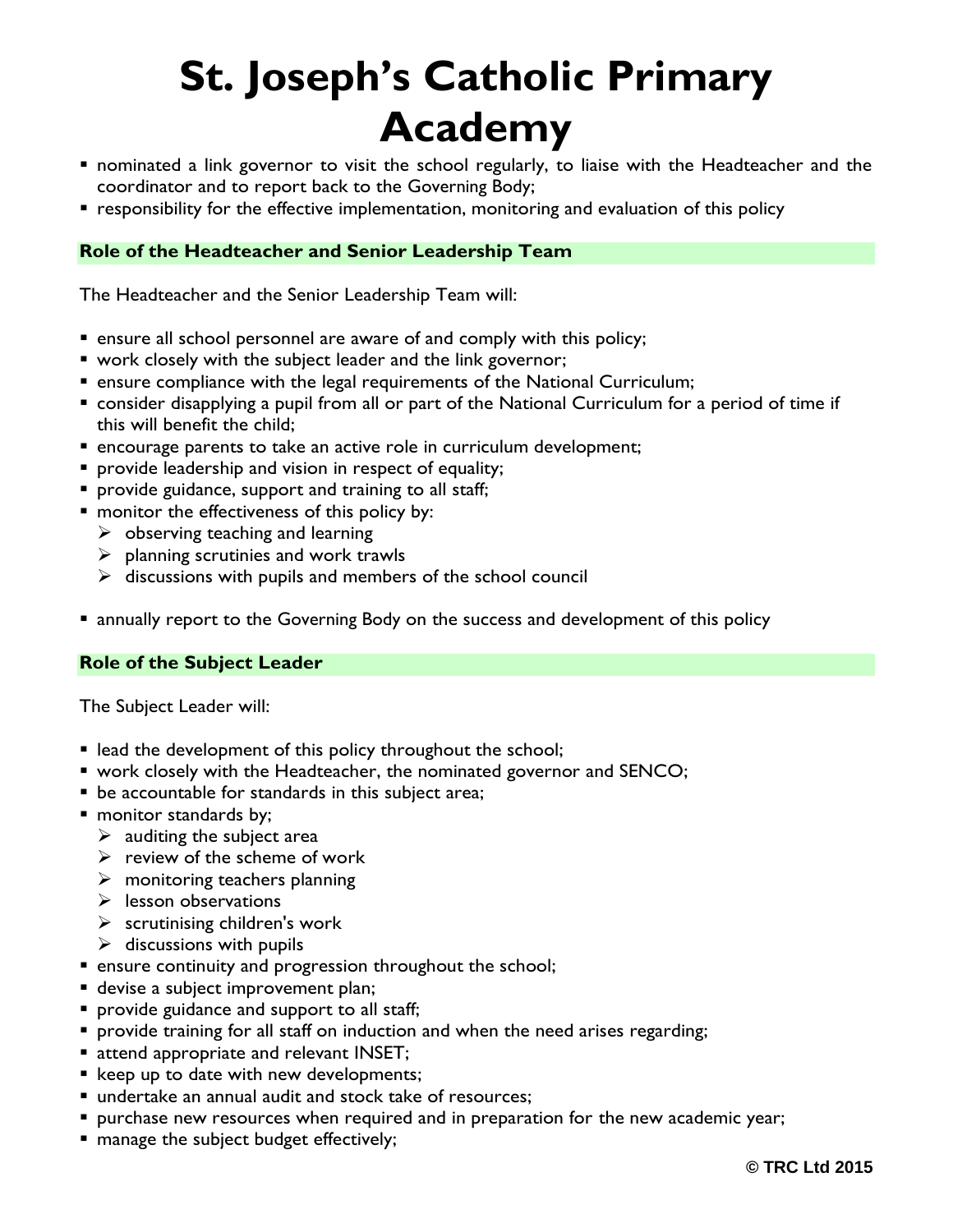- undertake risk assessments when required;
- **P** review and monitor;
- annually report to the Governing Body on the success and development of this policy

#### **Role of the Nominated Governor**

The Nominated Governor will:

- work closely with the Headteacher and the subject leader;
- **E** ensure this policy and other linked policies are up to date;
- $\blacksquare$  ensure that everyone connected with the school is aware of this policy;
- attend training related to this policy;
- **P** report to the Governing Body every term;
- annually report to the Governing Body on the success and development of this policy

#### **Role of Teachers**

### Teachers will:

- comply with all aspects of this policy;
- work closely with the subject leader to develop this policy;
- **devise medium and short term planning;**
- develop mathematical fluency, numeracy and mathematical understanding in all subjects;
- develop pupils' spoken language, reading, writing and vocabulary in all subjects;
- **plan and deliver good to outstanding lessons;**
- plan differentiated lessons which are interactive, engaging, of a good pace and have a three-part structure;
- have high expectations for all children and will provide work that will extend them;
- assess, record and report on the development, progress and attainment of pupils;
- achieve high standards;
- e celebrate the success of pupils in lessons
- **IF** implement the school's equalities policy and schemes;
- **P** report and deal with all incidents of discrimination;
- **E** attend appropriate training sessions on equality;
- **P** report any concerns they have on any aspect of the school community

### **Role of Pupils**

#### Pupils will:

- **•** be aware of and comply with this policy;
- **•** be encouraged to work in partnership with the school by making decisions and exercising choice in relation to their educational programme;
- **I** listen carefully to all instructions given by the teacher;
- ask for further help if they do not understand;
- **P** participate fully in all lessons;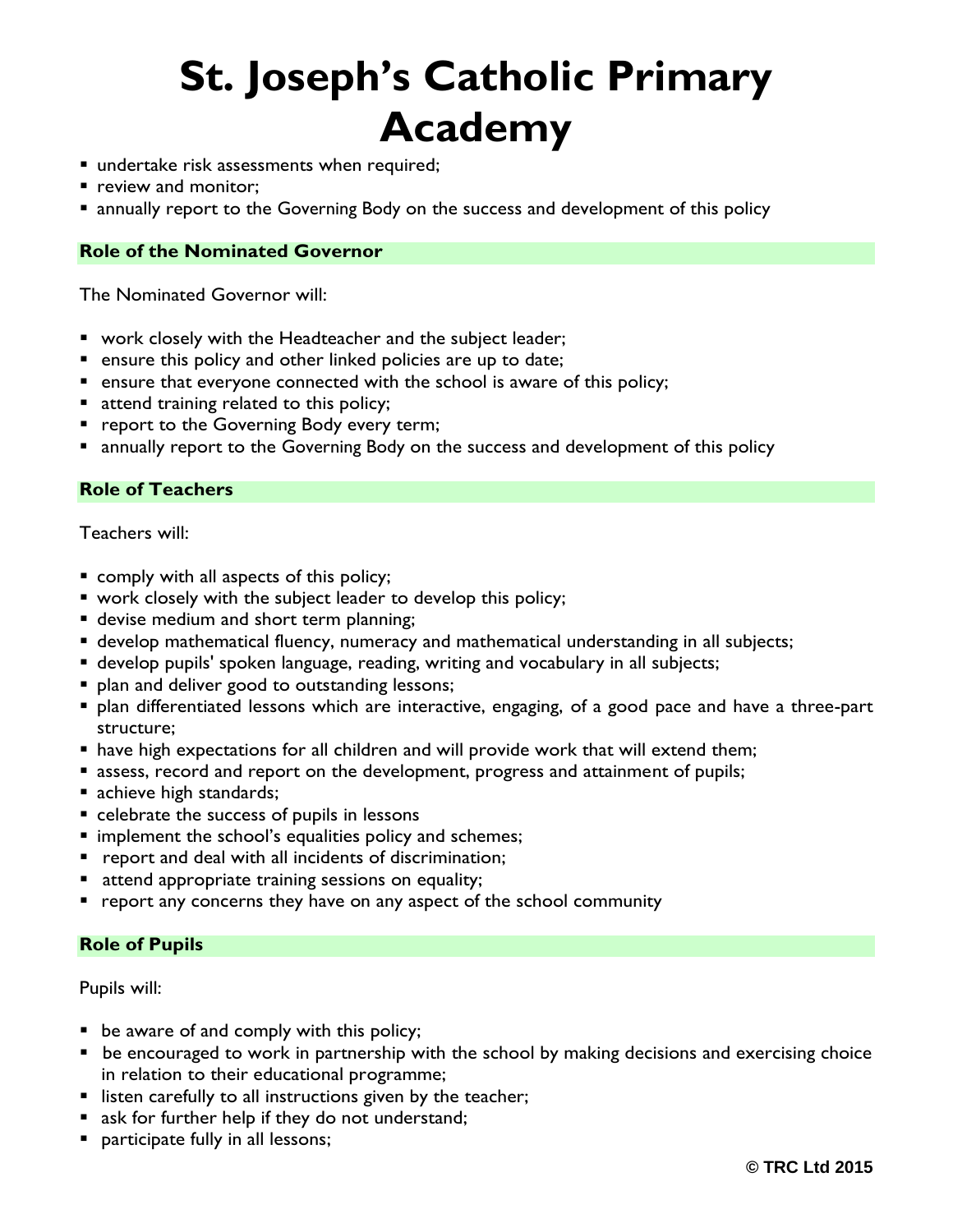- **Perage 1** participate in discussions concerning progress and attainment;
- **treat others, their work and equipment with respect;**
- support the school Code of Conduct and guidance necessary to ensure the smooth running of the school;
- liaise with the school council;
- take part in questionnaires and surveys

#### **Role of the School Council**

The School Council will be involved in:

- **determining this policy with the Governing Body;**
- **discussing improvements to this policy during the school year;**
- organising surveys to gauge the thoughts of all pupils;
- **•** reviewing the effectiveness of this policy with the Governing Body

#### **Role of Parents/Carers**

Parents/carers will:

- **be aware of and comply with this policy;**
- **•** be encouraged to take an active role in the life of the school by attending:
	- $\triangleright$  parents and open evenings
	- $\triangleright$  parent-teacher consultations
	- $\triangleright$  curriculum development workshops
- **•** be encouraged to work in school as volunteers;
- be encouraged to respond to curriculum information newsletter;
- be informed via termly newsletters of their child's topics;
- asked to provide suggestions and ideas for improving this subject;
- **•** be asked to take part periodic surveys conducted by the school on curriculum development;
- **be invited to make presentations to pupils on aspects of this subject area;**
- encourage effort and achievement;
- **EXT** encourage completion of homework and return it to school;
- **Perovide the right conditions for homework to take place;**
- **E** expect their child to hand in homework on time;
- join the school in celebrating success of their child's learning;

### **Policy Procedure**

#### **Teaching and Learning Style**

We use a variety of teaching and learning styles in order to develop children's knowledge, skills and understanding. We follow a mastery approach to maths using the Singapore style supported by White Rose maths. We also use material from NCETM. The lessons follow a very definite pattern as follows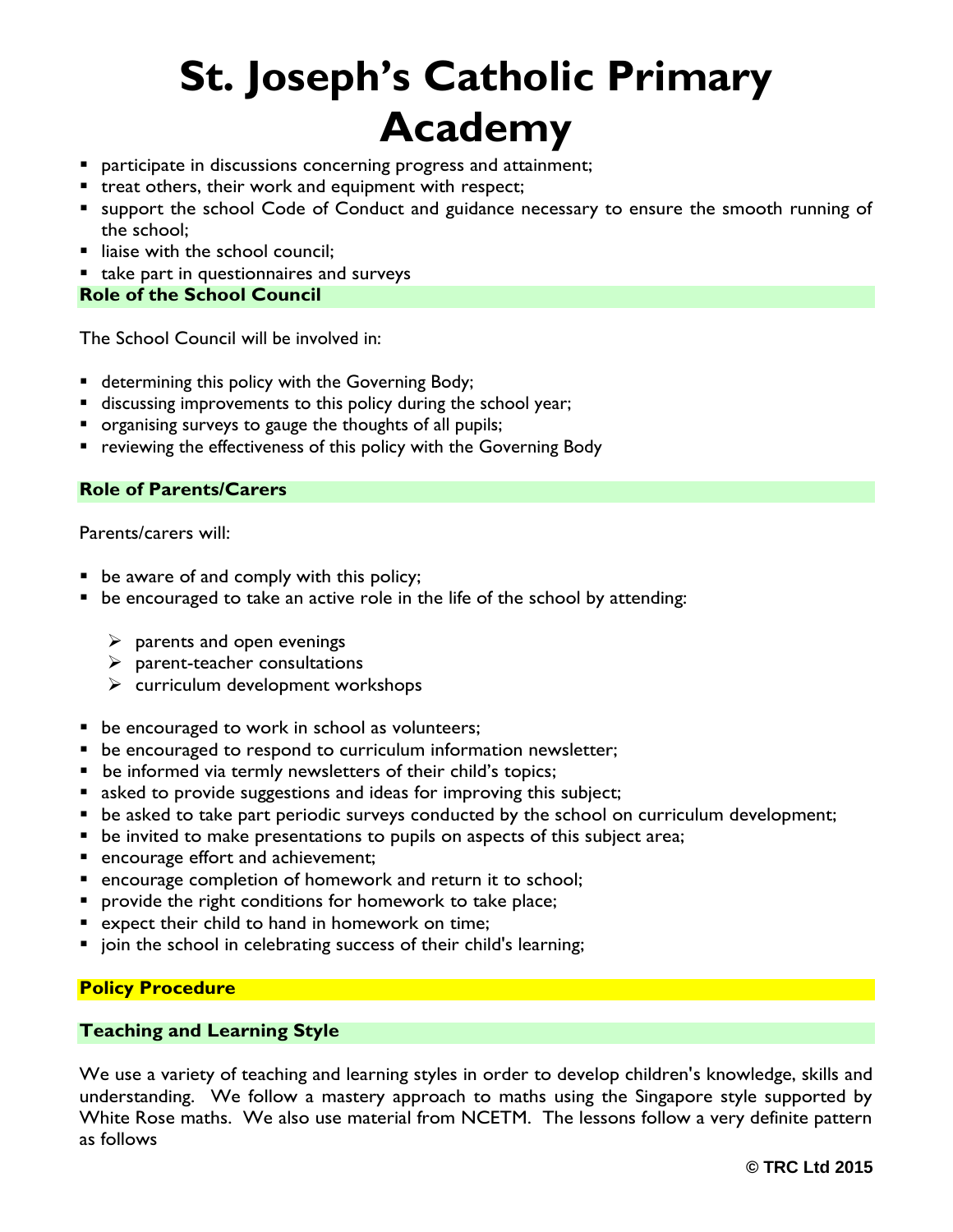- 1. Full class teaching using the White Rose teaching materials.
- 2. Children work independently sitting in mixed ability groups as follows
	- Children choose (sometimes with help from the teacher) whether to work on bronze, silver or gold work (from White Rose premium and the White Rose scheme of learning). They mark their own work using worksheets set out at mark stations.
	- Children complete marking, traffic light their work and hand in.
	- TA works with the children while the teacher looks through the books and decides who needs to move on and who needs intervention. The TA can use the flash back 4 materials from white Rose or other materials that the teacher feels will be benefitial (times tables, arithmetic etc)
	- After the work is marked, the teacher and the TA work with any children to complete fluid intervention.
	- Depth marking is via pupil conferencing throughout the week with every child having a conferencing session and comment for maths every week.

### **Curriculum Planning and Organisation**

Teachers collaborate on the planning of the subject to ensure parity in provision and to share expertise. Curriculum planning is managed in three phases namely:

### **Long Term Planning – from White Rose with flexibility to allow topics to fit with Cornerstones Curriculum topics**

- **details what is to be taught over the year**
- **Perovides teaching guidelines and overall objectives for each year group for the whole year**

### **Medium Term Planning – from Power Maths**

- organises the subject into termly or half-termly sections
- **E** is more detailed and the objectives are more specific in nature
- $\blacksquare$  is developed by the teachers, who respond to the needs of their pupils
- ensures a balanced distribution of work is undertaken across each term
- can be filled in on a school medium term planning grid or on the Cornerstones timetable according to teacher choice

### **Short Term Planning**

- **details the subject curriculum over the week**
- **Permion I** plans lessons in detail with specific class objectives
- is set out according to teacher choice
- has individual lessons placed on the Cornerstones curriculum timetable

The White Rose scheme of work is used as teaching material for the children to complete in class and adapted by the teachers to suit the needs of the pupils in their class. All classes have access to 'concrete' 'manipulative' materials and these should be used as teachers feel it appropriate and as children see their need. As a general guide, the maths we teach should go from the concrete to the pictorial to the abstract.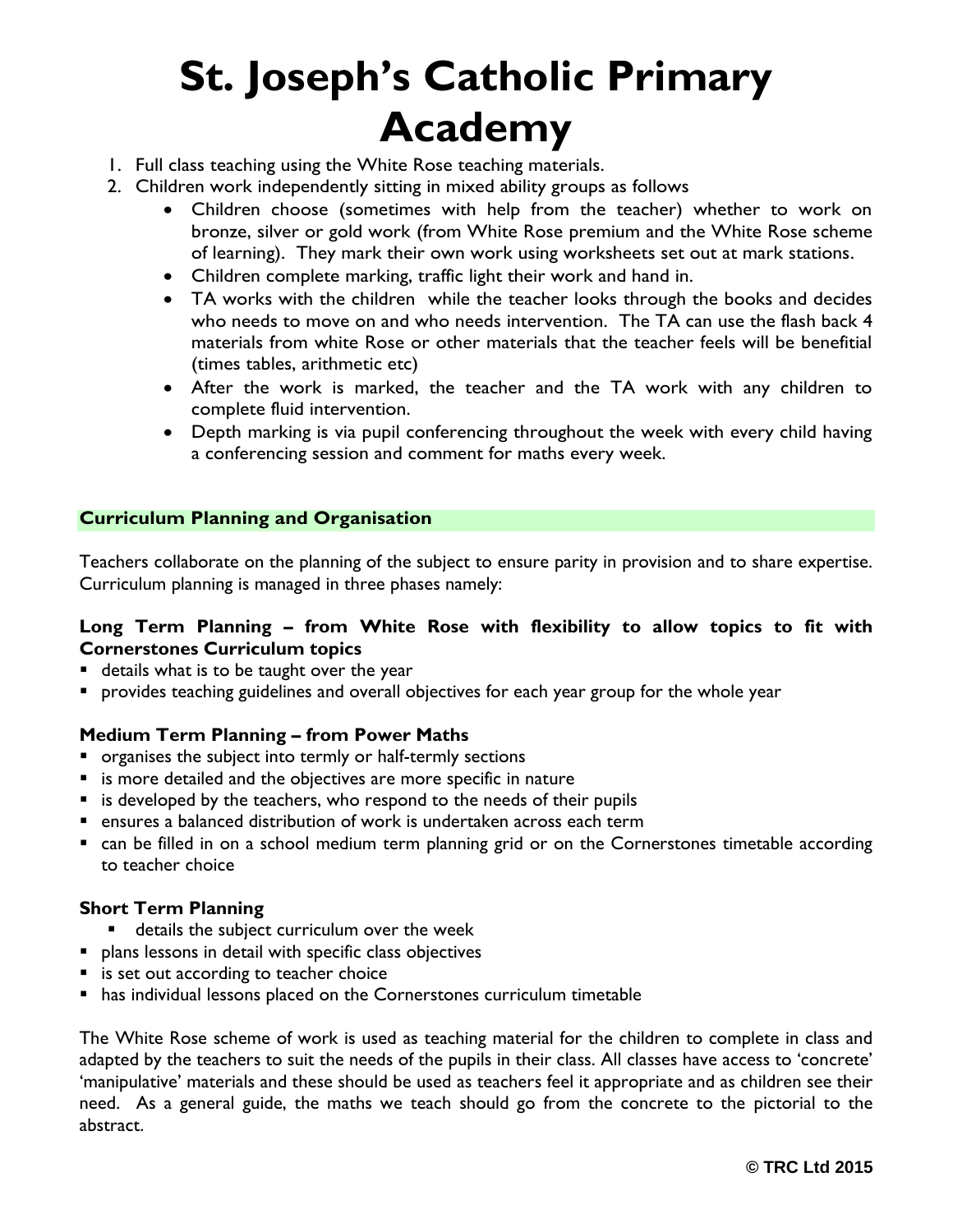NCETM materials are available for children who are working at mastery level in a particular maths topics.

#### **Links with ICT**

The use of information and communication technology will promote, enhance and support the teaching of this subject area. However, calculators 'will not be used as a substitute for good written and mental arithmetic but will be 'introduced near the end of KS2 to support pupils' conceptual understanding and exploration of more complex number problems, if written and mental arithmetic are secure.'

#### **Inclusion**

We believe that we are an educationally inclusive school as we are concerned about the teaching and learning, achievements, attitudes and well-being of all our pupils. We aim to provide places for all pupils who express a preference to join this school.

We work hard to offer equality of opportunity and diversity to all groups of pupils within school such as children:

- **from both sexes:**
- all genders
- **who have Special Educational Needs;**
- who are looked after:
- from minority faiths, ethnicities, travelers, asylum seekers, refugees;
- who are gifted and talented;
- who are at risk of disaffection;
- who are young carers;
- who are sick;
- who have behavioural, emotional and social needs;
- $\blacksquare$  from families who are under stress

We believe we have a duty to ensure that all children have equal rights to the opportunities offered by education and that all children will be encouraged to fulfil their potential in their academic, physical and creative achievements.

We want to give all children the right to access high quality educational experiences, to take part in a broad and balanced curriculum and to be part of the social life of the school.

We recognise that within the school we have more-able, gifted and talented children. We believe that: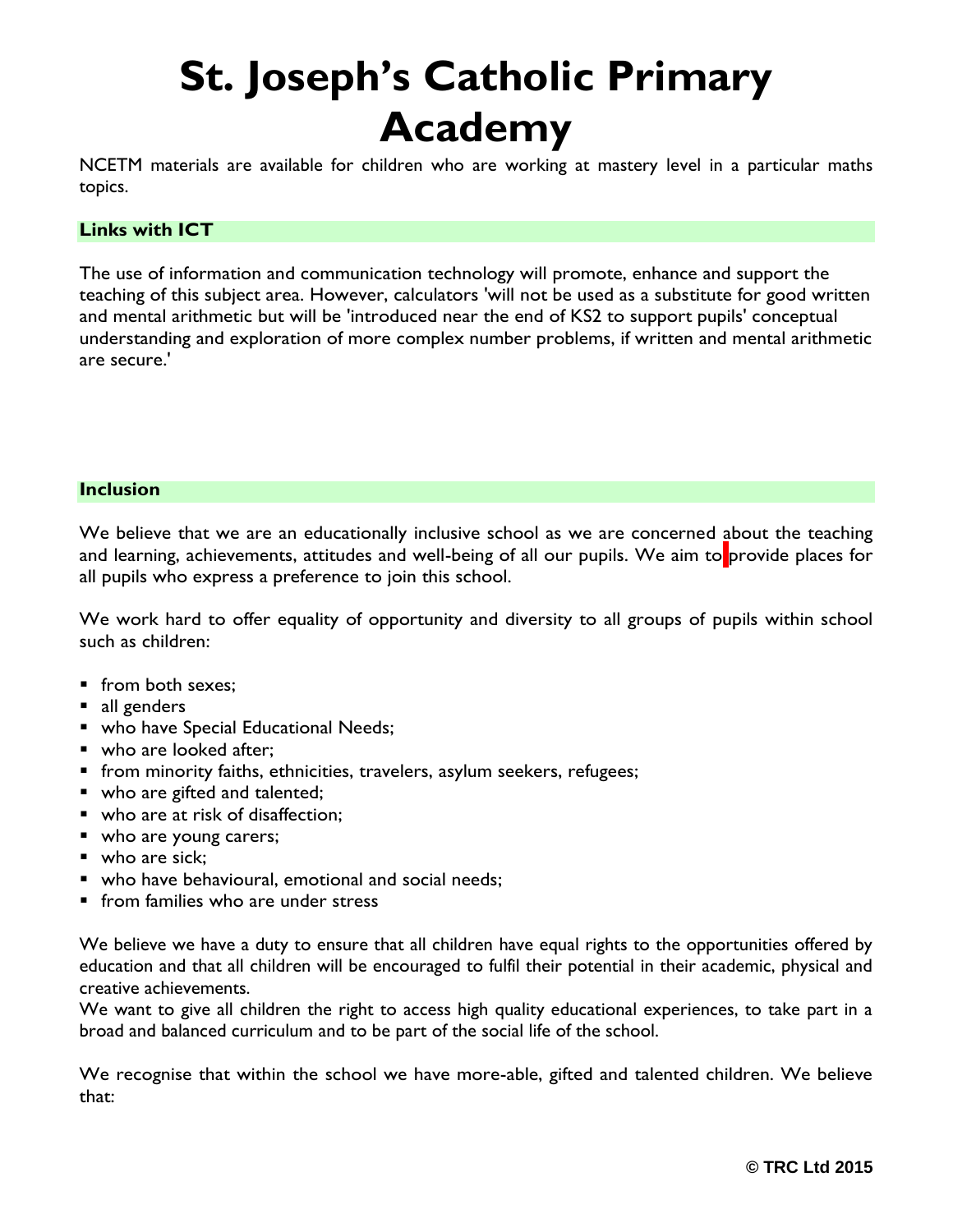- more-able children demonstrate a higher ability than average for the class and often require differentiated tasks and opportunities to learn through challenges;
- gifted children are those who have the ability to do well in more than one subject;
- talented children demonstrate an innate talent or skill in creative, cultural or sporting fields

We have an even greater obligation to plan and deliver well-structured lessons with appropriate assessment plus ambitious targets for pupils who have low levels of prior attainment or come from disadvantaged backgrounds.

Also, we have a duty to cater for pupils whose first language is not English by planning teaching opportunities to help them develop their English and to gain full access to the National Curriculum.

#### **Differentiation**

Differentiation is best defined as 'the process by which differences between learners are accommodated so that all students in a group have the best possible chance of learning.' (Geoff Petty)

The main purpose of differentiation is to challenge and raise standards of learning by ensuring that curriculum objectives are accessible to all our children despite their backgrounds or abilities. We see differentiation as a form of integration and not exclusion.

Differentiation must reflect the learning objective and can be achieved in a variety of ways either by task, by support or by outcome and should be chosen by fitness for purpose.

We want all children to achieve success, therefore we will ensure they are able to access differentiated tasks that are matched to their level of attainment so that they can demonstrate successfully what they know, understand and can do. Children will self-differentiate choosing a bronze, silver or gold task to meet their confidence and ability level and moving onto the mastery task when they have completed gold.

The main feature of effective differentiation is good planning resulting in effective teaching and learning with children making good progress. Also we expect to see in all classes interested well motivated children responding to challenges, children working productively on task and being aware of their own progression.

### **Special Educational Needs**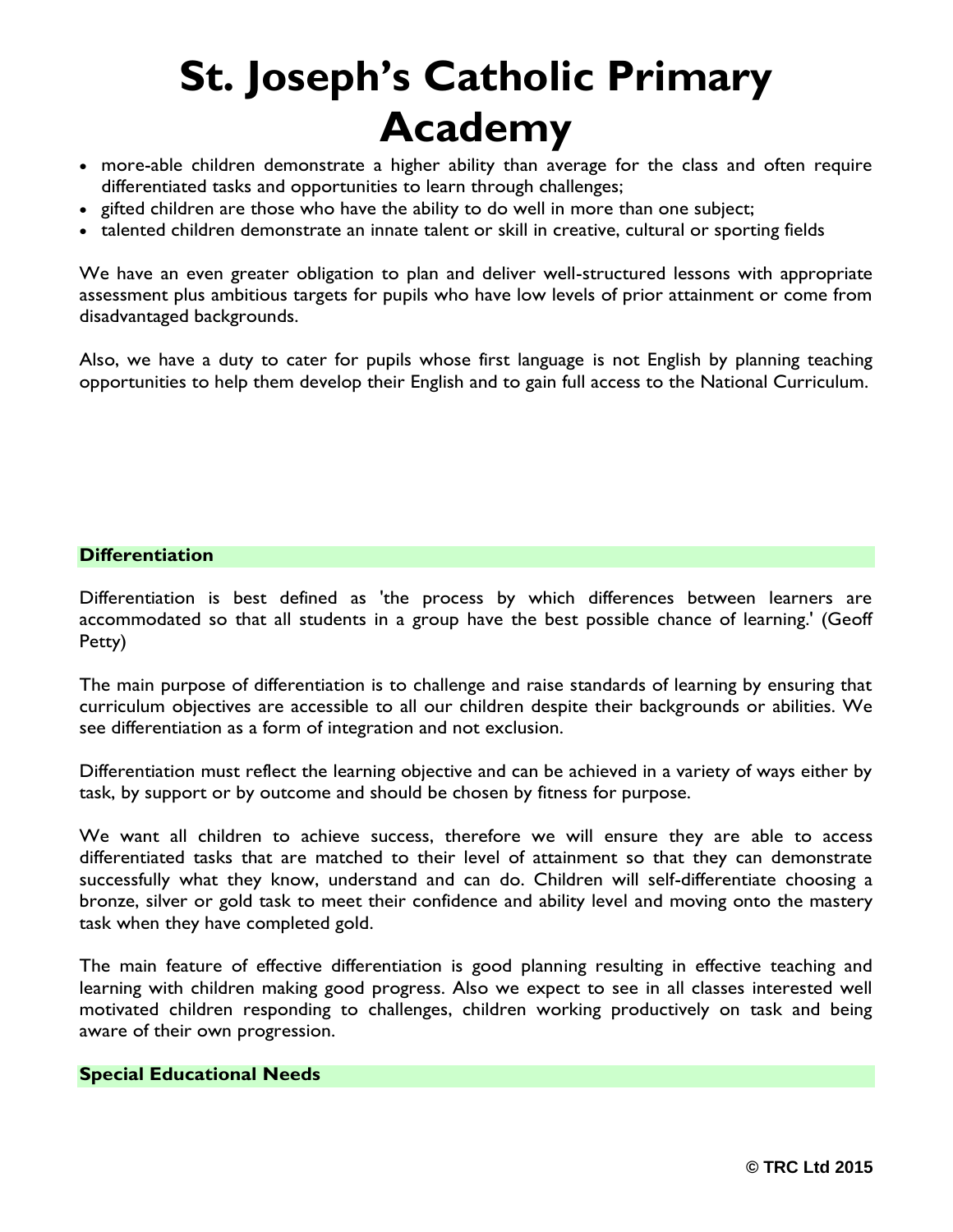We want pupils with identified special educational needs to have full access to all subjects of the National Curriculum with teachers planning lessons that have no barriers to pupils achieving and with appropriate targets relating to the subject.

### **Assessment for Learning**

Teachers will:

- carry out continuous assessment;
- use short-term assessments matched to the teaching objectives to adjust their planning;
- make comments in pupil's books when carrying out conferencing;
- carry out medium-term assessments to measure progress against key objectives to adjust planning;
- carry out long-term assessment to assess progress against school and national targets;
- administer national tests and assessment in Y2 and Y6;
- carry out tests at the end of Y3, Y4 and Y5;
- use long-term assessments to help them plan for the next academic year;
- inform parents and carers of their child's progress and targets

### **Monitoring & Review of the Subject**

Monitoring of standards of children's work and the quality of teaching is the responsibility of the subject coordinator supported by the Headteacher and the Senior Leadership Team.

Standards will be monitored by:

- looking at pupils' work
- subject observations
- pupil discussions
- audit of subjects
- scrutiny of planning
- general curriculum discussions
- looking at assessment data
- at PPMs

#### **Contribution of the Subject to other Areas of the Curriculum**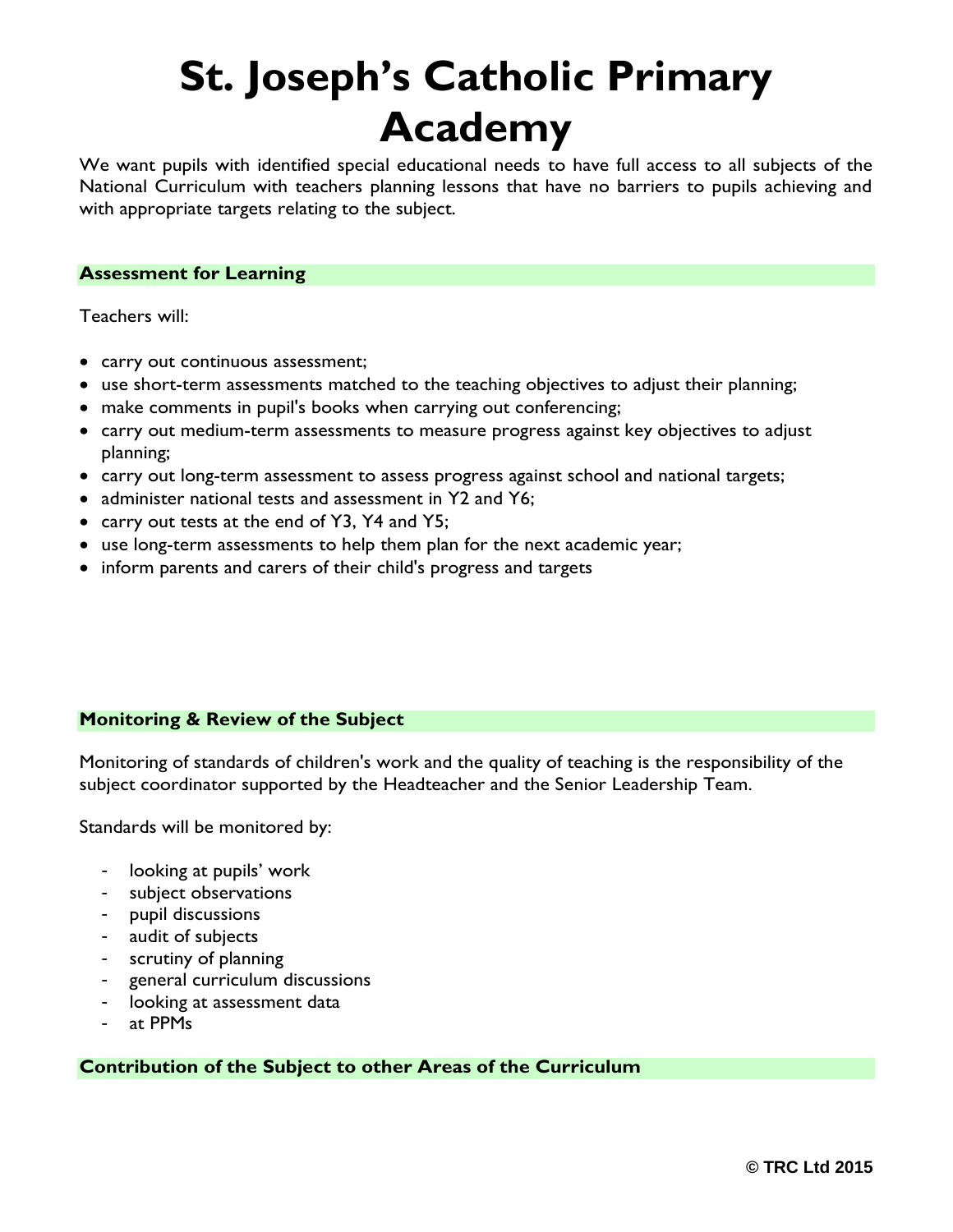Mathematics contributes to many subjects within the primary curriculum and opportunities will be sought to draw mathematical experience out of a wide range of activities. This will allow children to begin to use and apply mathematics in real contexts.

#### **Resources**

The school has a full range of resources to support the teaching of this subject throughout all year groups. Resources are upgraded and replenished when the need arises. An annual stock-take and audit is undertaken by the subject coordinator in the summer term in preparation for the next academic year.

#### **Raising Awareness of this Policy**

We will raise awareness of this policy via:

- the School Handbook/Prospectus
- the school website
- **fielders in the staffroom**
- meetings with parents such as introductory, transition, parent-teacher consultations and periodic curriculum workshops
- school events
- **n** meetings with school personnel
- communications with home such as weekly newsletters and of end of half term newsletters
- **•** reports such annual report to parents and Headteacher reports to the Governing Body
- $\blacksquare$  information displays in the main school entrance

#### **Training**

All school personnel:

- have equal chances of training, career development and promotion
- **•** receive training on this policy on induction which specifically covers:
	- $\triangleright$  National Curriculum programmes of study and attainment targets for all subjects
	- $\triangleright$  teaching and learning
	- $\triangleright$  planning
	- $\triangleright$  assessment
	- $\triangleright$  key skills
- **•** receive periodic training so that they are kept up to date with new information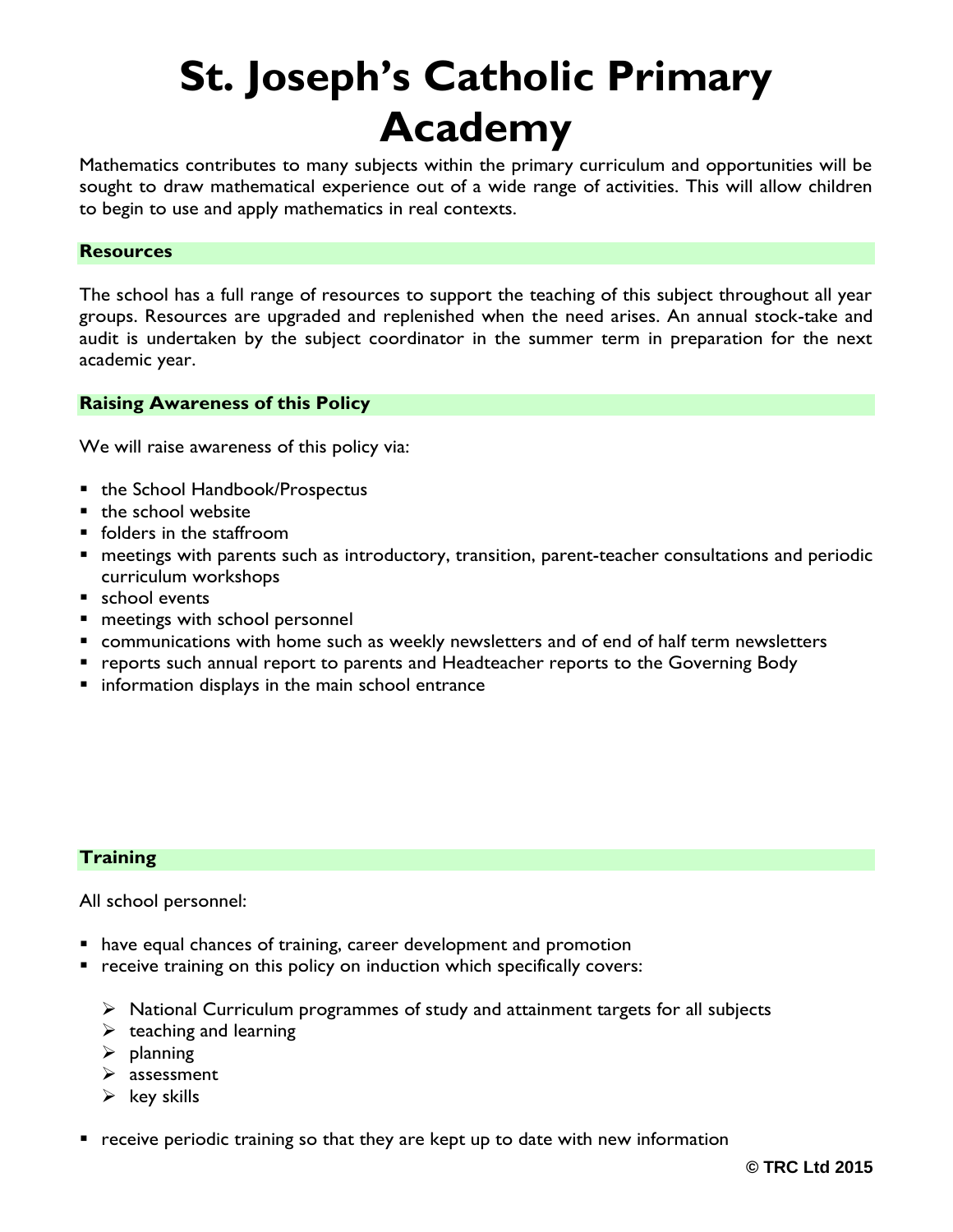**•** receive equal opportunities training on induction

### **Equality Impact Assessment**

Under the Equality Act 2010 we have a duty not to discriminate against people on the basis of their age, disability, gender, gender identity, pregnancy or maternity, race, religion or belief and sexual orientation.

This policy has been equality impact assessed and we believe that it is in line with the Equality Act 2010 as it is fair, it does not prioritise or disadvantage any pupil and it helps to promote equality at this school. (See Initial Equality Impact Assessment)

### **Monitoring the Effectiveness of the Policy**

The practical application of this policy will be reviewed annually or when the need arises by the coordinator, the Headteacher and the nominated governor.

A statement of the policy's effectiveness and the necessary recommendations for improvement will be presented to the Governing Body for further discussion and endorsement. (See Policy Evaluation)

| Headteacher:                    | E McCullagh      | Date: | September 2021 |
|---------------------------------|------------------|-------|----------------|
| <b>Chair of Governing Body:</b> | <b>R</b> Mellows | Date: | September 2021 |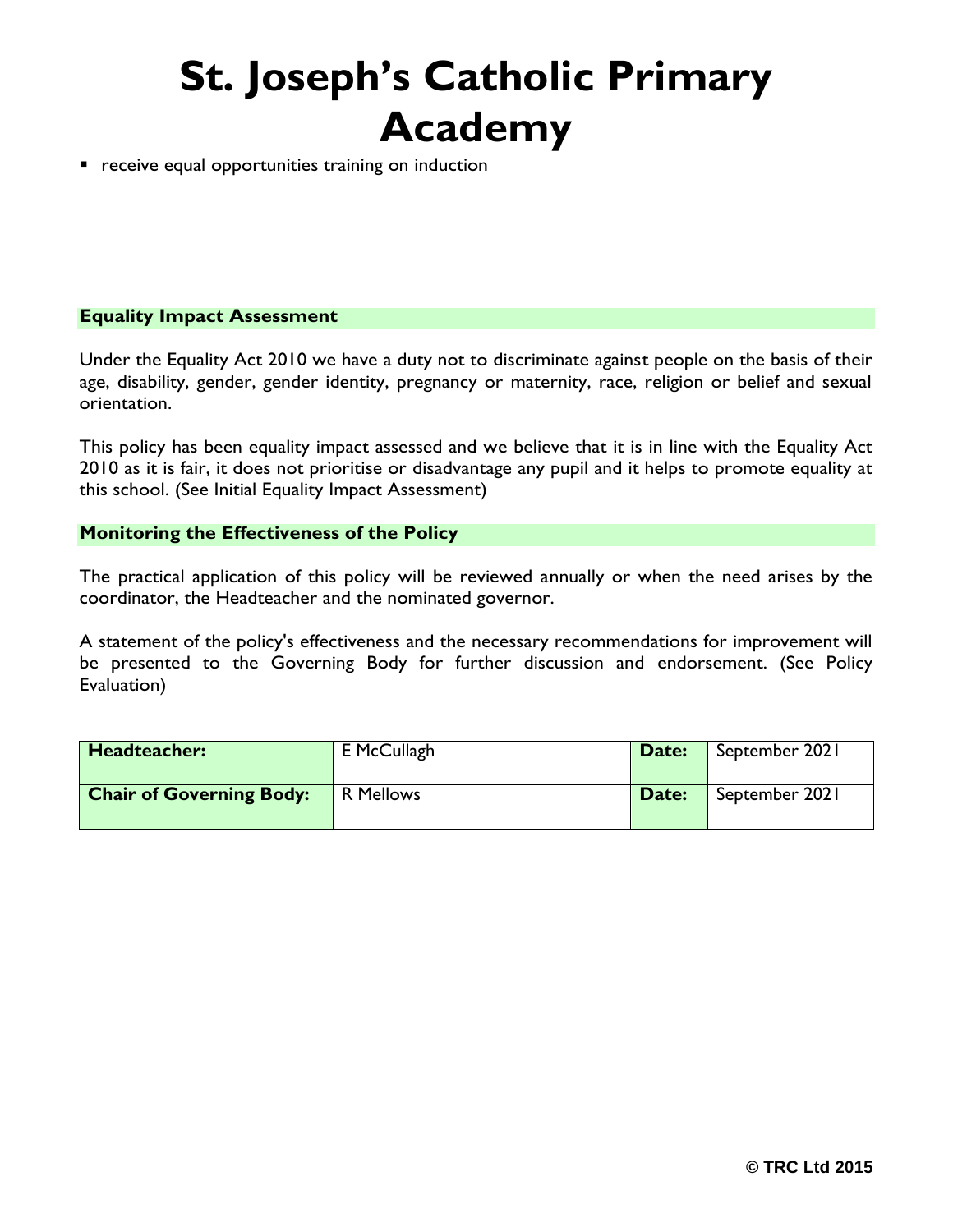APPENDIX 1 – MASTERY IN MATHS – APPROACH AT ST. JOSEPH'S

Mastery in Maths – Teaching approach using White Rose and power maths

The following shows the new process for delivering mastery in maths using the white rose. Teacher led – Main input using White Rose Teaching Materials

Children choose the level of activity they think they will be able to tackle based on the input given..

- Bronze Fluency Activity Power Maths
- $\bullet$  Silver Reasoning activity White Rose
- Gold Problem solving activity White rose

We now have the White Rose Premium materials that we use for bronze and silver while gold may be taken from the older White Rose reasoning and problem solving materials as the teacher feels appropriate.

*During this time teachers and teaching assistants should be discussing the children's work with them, ensuing higher level questioning and promoting the use of mathematical language. -How did you get that answer? Is there another way of working it out? Can you show me how you did that? Are you happy with your answer? Why? Prove it! Convince me! Show me.*

Children go to marking stations and mark their work then traffic light it.

Children hand their books to the teacher. Teacher goes through the books and assesses there and then whether the children have achieved or not. This will be ticked at the bottom of the maths book page as red, amber or green. The work is already marked by the children so this task is designed to take no more than 10 minutes. In-depth marking takes place once a week as a conferencing exercise. TA delivers 10 minutes of fluency work to whole class whilst teacher is doing this. TT rockstars and marking of morning arithmetic, Flash Back 4

Same day intervention. When the teacher has marked the maths books and decided whether children have achieved the objective or not, they deliver intervention to the children who were red and orange. The children who got green move onto the next level of questions using White Rose Maths or NCETM Mastery booklets/Nrich. This could be delivered as a group task with the teacher explaining the mastery process and questions.

KS1 – Timings above and process may differ as children are introduced to the new process. Year 1 children will begin to choose their own level of activity in the Spring Term.

### Times tables

It is essential that all children leave their year group knowing the required times tables. That is by rote, quick fire and division facts.

We will be using times table rock stars to improve recall of multiplication and division facts.